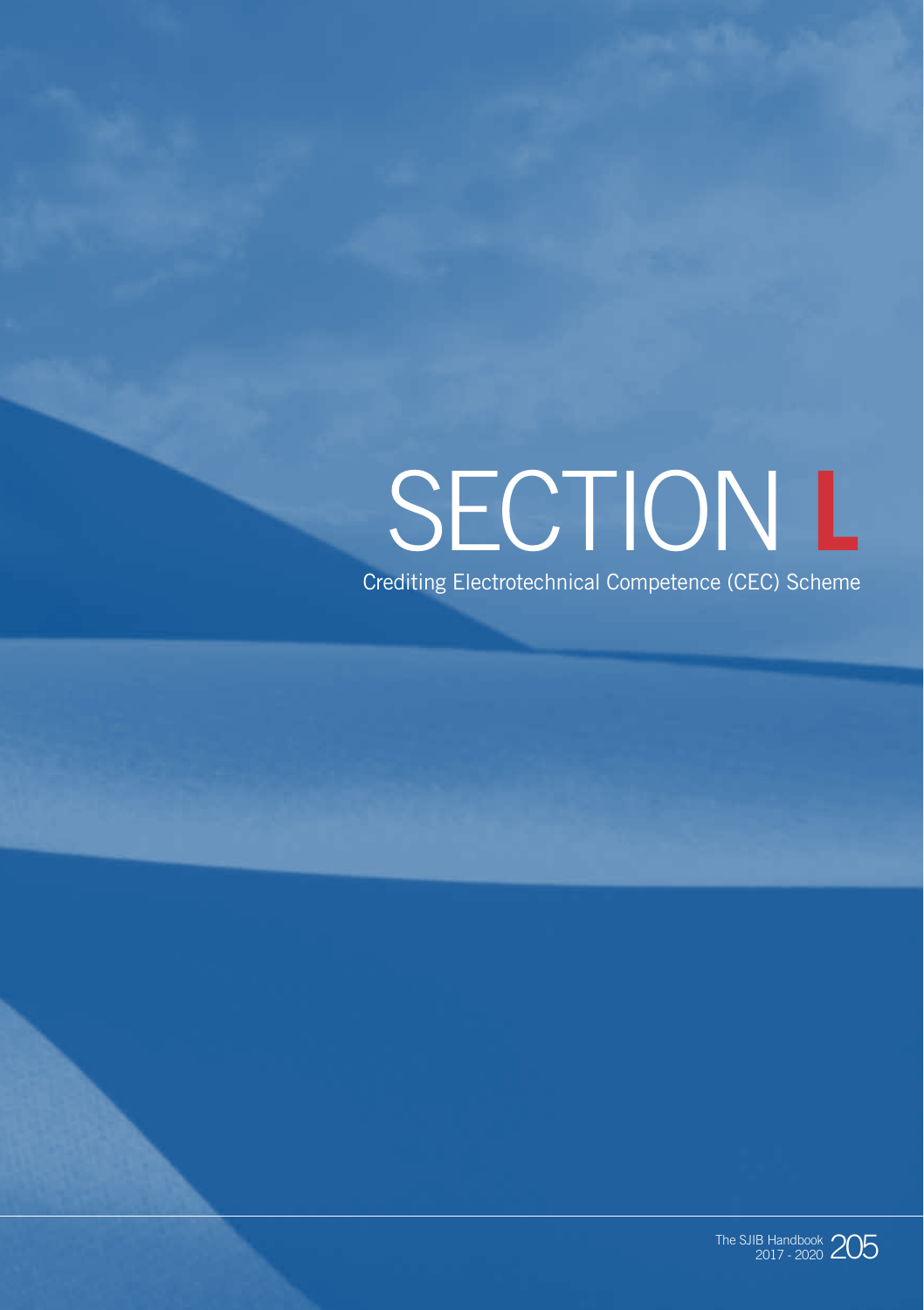

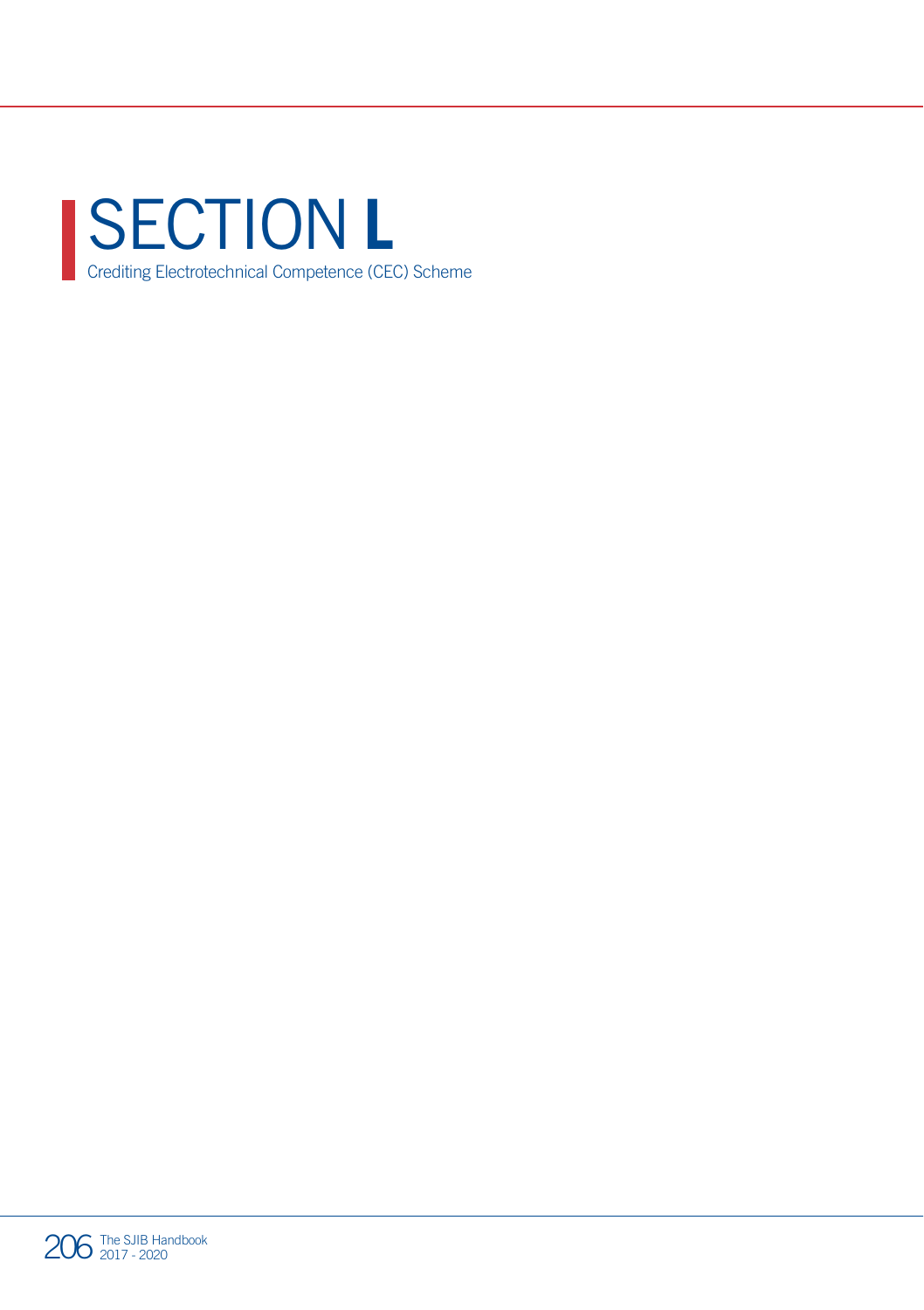| L1             | Ensuring Competence is Recognised -- 208            |  |
|----------------|-----------------------------------------------------|--|
| L <sub>2</sub> | Benefits of the CEC Scheme ------------ 208         |  |
| L3             |                                                     |  |
| L4             | Registration ---------------------------------- 209 |  |
| L5             | Once Accepted ------------------------------ 210    |  |
| L6             | Completion of the CEC Scheme --------- 210          |  |
| L7.            |                                                     |  |
|                |                                                     |  |

#### **APPENDIX L1**

| <b>Crediting Electrotechnical Competence</b>               |  |
|------------------------------------------------------------|--|
| (CEC) Scheme -------------------------------<br>------ 211 |  |

#### **APPENDIX L2**

| Application for the Crediting Electrotechnical |                            |  |
|------------------------------------------------|----------------------------|--|
| Competence Scheme (CEC)                        | ---------------------- 212 |  |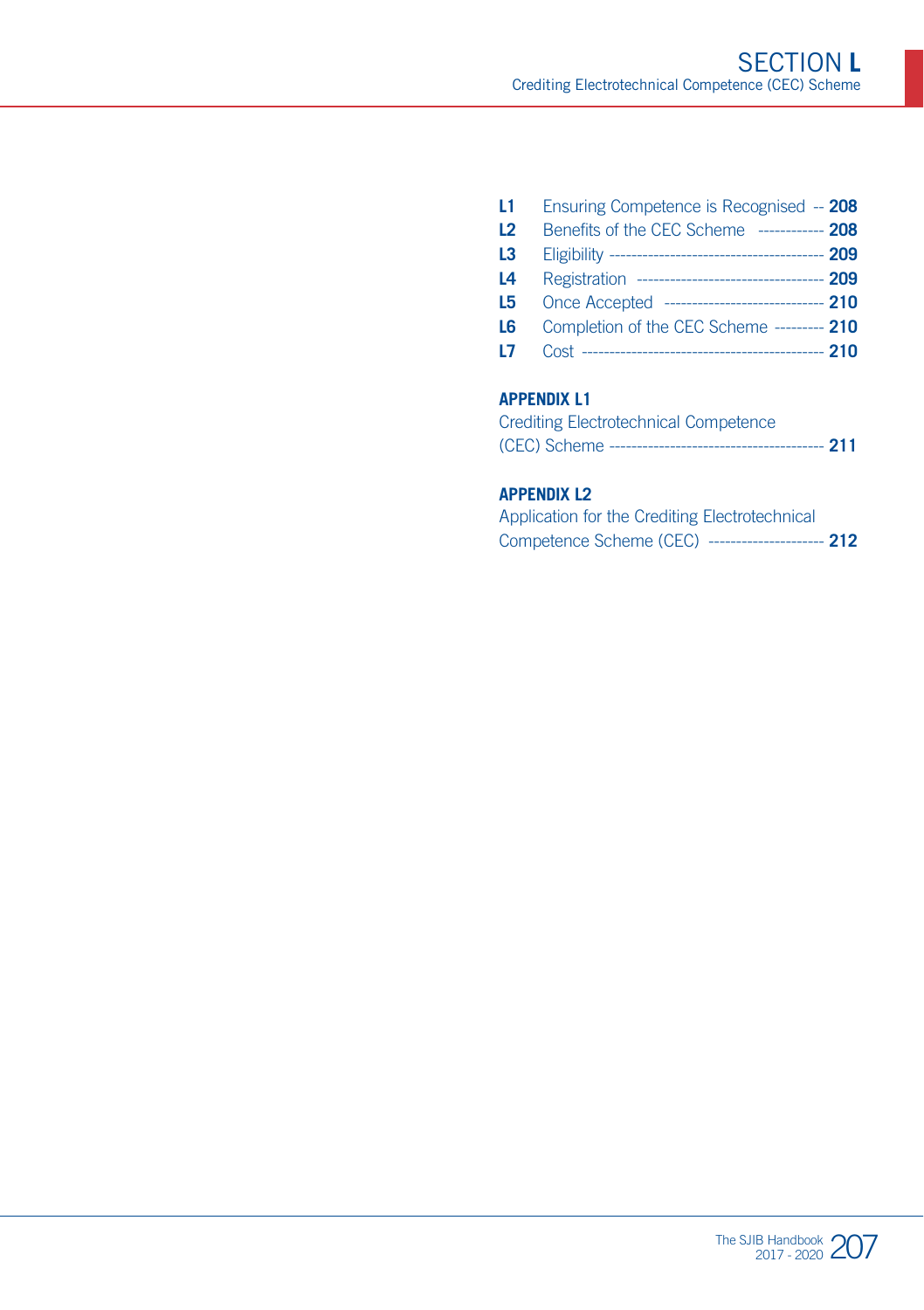# L1. Ensuring Competence is Recognised

- L1.1 The CEC Scheme is primarily for practising Electricians who want to obtain industry-recognised qualifications, allowing them to qualify for SJIB grading. The Scheme enables candidates to have their previous experience and/or qualifications assessed, so that any skills or qualification requirements can be identified. The candidate can then upgrade their skills at college and in the workplace. Once qualified, candidates can then apply for an SJIB Grade (ECS) Card as an Electrician.
- L1.2 The need to have evidence of competence is even more necessary within the Electrical Contracting Industry. Recognising this requirement the Scottish Joint Industry Board (SJIB) in conjunction with the industry modified its Grading Scheme and developed the Crediting Electrotechnical Competence (CEC) Scheme. This Scheme is for those who:
	- (a) cannot provide proof of apprenticeship; or
	- (b) completed their apprenticeship outside the UK; or
	- (c) do not hold an SVQ Level 3 Scottish Vocational Qualification (SVQ) Electrical Installations Certificate.
- L1.3 This Scheme will not only provide evidence of your competence but will promote consistent best practice and provide better job and career opportunities within the industry. If you are a practising Electrician, you should not have difficulty in achieving the SVQ Level 3.
- L1.4 SVQs recognise what a person is able to do at work and involves:
	- (a) The skills and knowledge needed to do the job
	- (b) The ability to organise work
	- (c) Spotting and rectifying problems
	- (d) Working to deadlines
- L1.5 The concept of the SVQ's framework is that it is an assessment process of the individual's ability to competently perform to industry-set occupational standards. The assessment is workplace-based and relies more on you collecting evidence of work you have carried out rather than you being directly observed.

### L2. Benefits of the CEC Scheme

- L2.1 The benefits of completing the CEC Scheme are that it:
	- (a) Allows you to qualify as an Installation Electrician.
	- (b) Allows you to qualify for the SJIB Grade (ECS) Card.
	- (c) Improves Health and Safety Awareness.
	- (d) Enables you to prove to an employer that you are competent.
	- (e) Improves future employment prospects.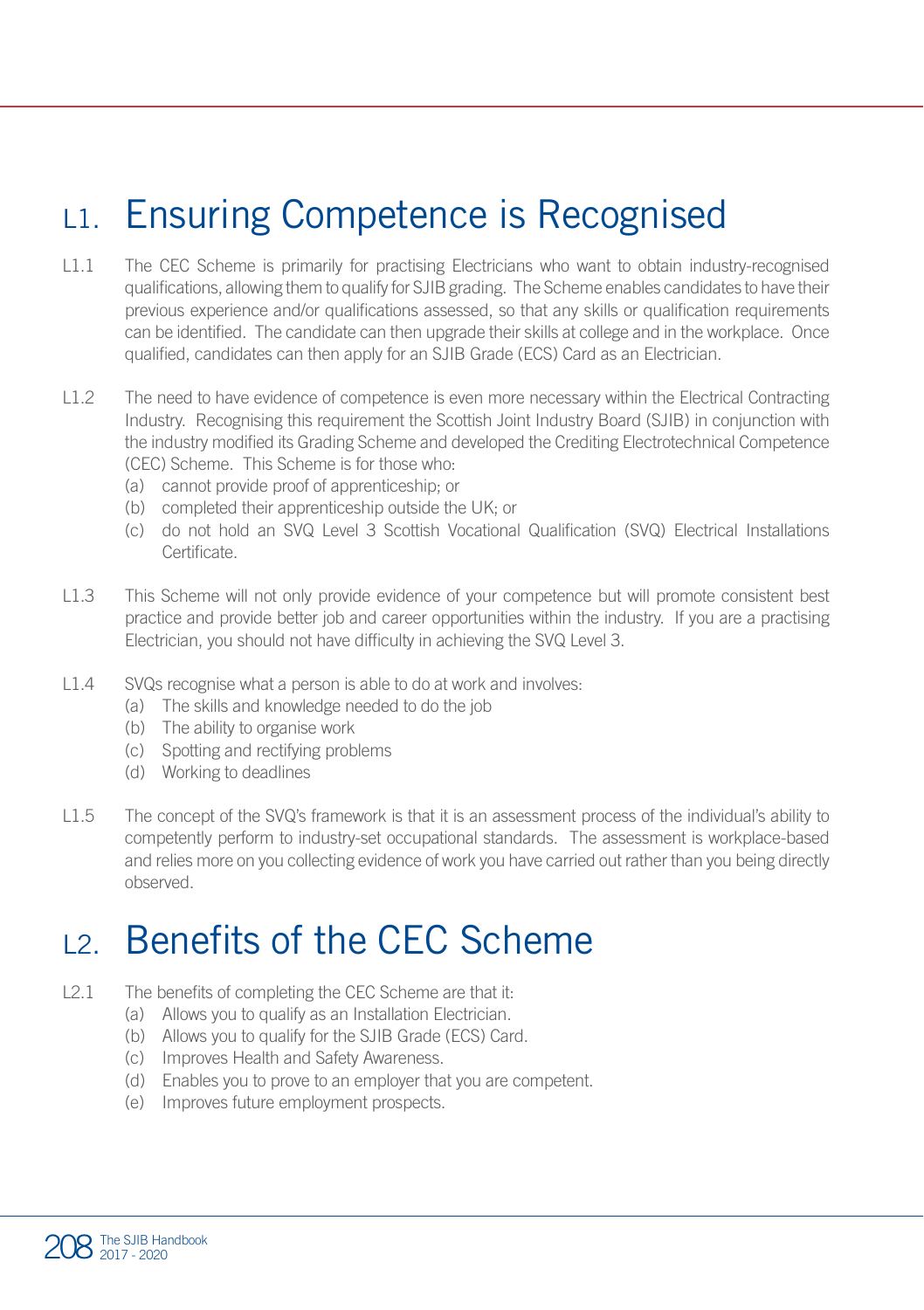# L3. Eligibility

- L3.1 Ideally you should be working or have substantial experience within the Electrical Contracting Industry.
- L3.2 You must provide evidence you have successfully completed the following training:
	- (a) The ECS Health and Safety Assessment or a valid approved equivalent (completed within the last 30 months); and
	- (b) Scottish Building Standards (completed within the last three years); and
	- (c) SQA [SELECT] Customised Award in Requirements for Electrical Installations to BS 7671 (completed within the last five years); or
	- (d) City & Guilds IET Wiring Regulations Full Course (completed within the last five years); or
	- (e) EAL Level 3 Award in Requirements for Electrical Installations BS 7671 (601/5321/0) (completed within the last five years); or
	- (f) LCL Level 3 Award in the Requirements for Electrical Installations BS 7671 (601/5665/X) (completed within the last five years).

### L4. Registration

- L4.1 In preparation for the CEC Scheme, all applicants should complete and return the following documentation and certificates to SECTT:
	- (a) The CEC Scheme Application Form (shown as Appendix L2) available from www.sjib.org.uk;
	- (b) A CV which should consist of a list of references, detailing your work experiences, dates of employment with employers and the type of work you have undertaken;
	- (c) The ECS Health and Safety Assessment or a valid approved equivalent (completed within the last 30 months);
	- (d) Scottish Building Standards (completed within the last three years); and
	- (e) SQA [SELECT] Customised Award in Requirements for Electrical Installations to BS 7671 (completed within the last five years); or
	- (f) City & Guilds IET Wiring Regulations Full Course (within the last five years); or
	- (g) EAL Level 3 Award in Requirements for Electrical Installations BS 7671 (601/5321/0) (completed within the last five years); or
	- (h) LCL Level 3 Award in the Requirements for Electrical Installations BS 7671 (601/5665/X) (completed within the last five years); and
	- (i) Copies of any other relevant qualifications / certificates.

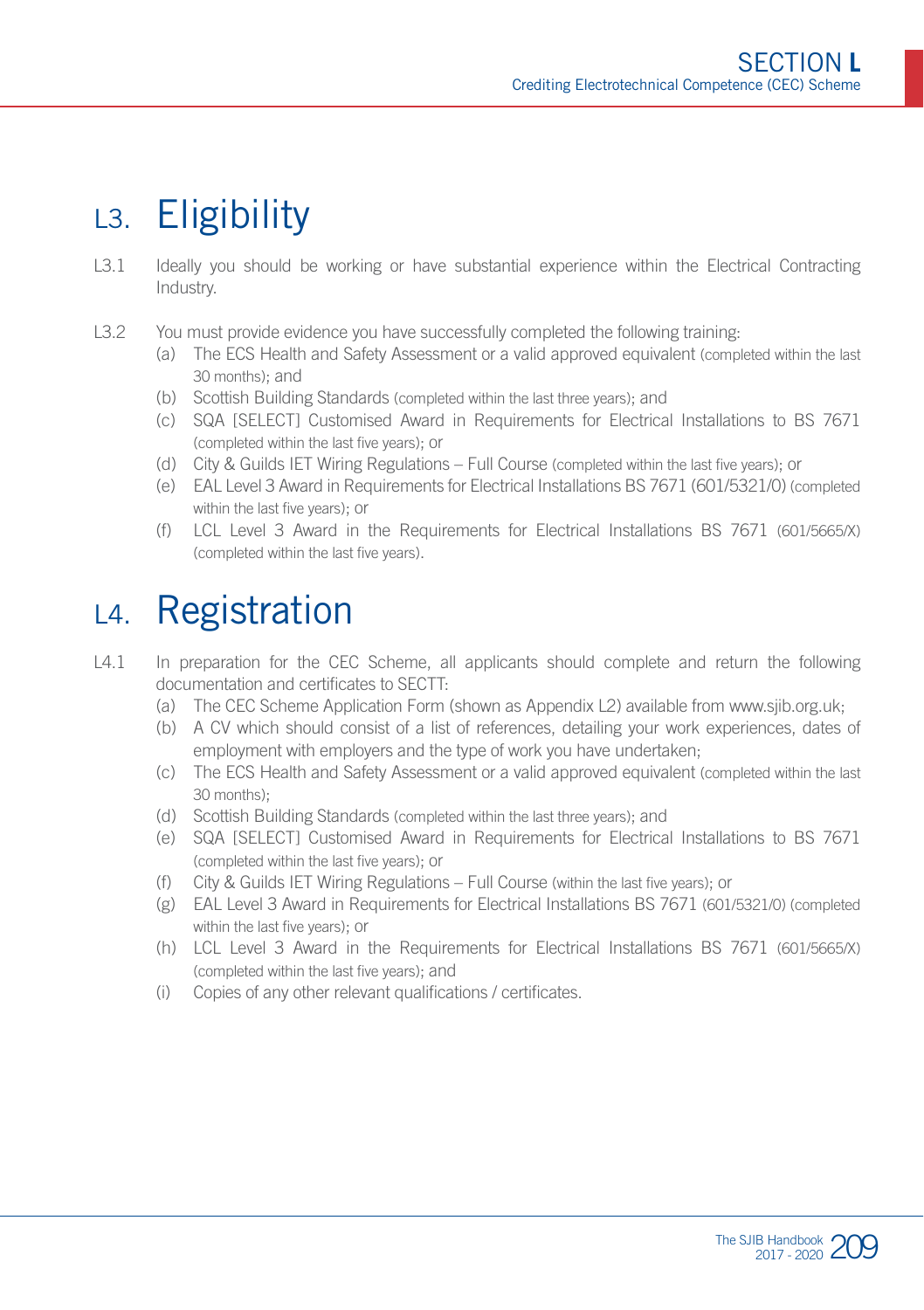# L5. Once Accepted

- L5.1 As soon as your application has been approved you will be allocated to a college where you will be expected to collate evidence in the form of a Portfolio. Any skill gaps identified during this process may result in you having to complete additional training.
- L5.2 In order to complete the CEC Scheme and the SVQ Level 3 you will have to undertake the Final Integrated Competence Assessment (FICA).

# L6. Completion of the CEC Scheme

- L6.1 Success depends on your ability to collect the agreed evidence that demonstrates to your Assessor that you have the competence to meet the standard.
- L6.2 When appropriate and after your application has been approved you will receive an SJIB Provisional Electrician's card which will be valid for 18 months.

### L7. Cost

- L7.1 CEC Candidates will have to pay for any courses, course materials and registration fees. This will vary as the amount of training and updating of skills will differ from candidate to candidate. Colleges will charge £500 for the completion of the SVQ Level 3 Portfolio, and SECTT require £250 (non refundable) to cover the costs of administration and registration.
- L7.2 Use the attached Flowchart (see Appendix L1) to find out if you qualify for the CEC Scheme.

#### Contact SECTT on:

#### **SECTT**

The Walled Garden Bush Estate Midlothian, EH26 0SE Tel: 0131 445 5659 Email: admin@sectt.org.uk

#### Contact SJIB on:

**SJIB** The Walled Garden Bush Estate Midlothian, EH26 0SE Tel: 0131 445 9216 Email: admin@sjib.org.uk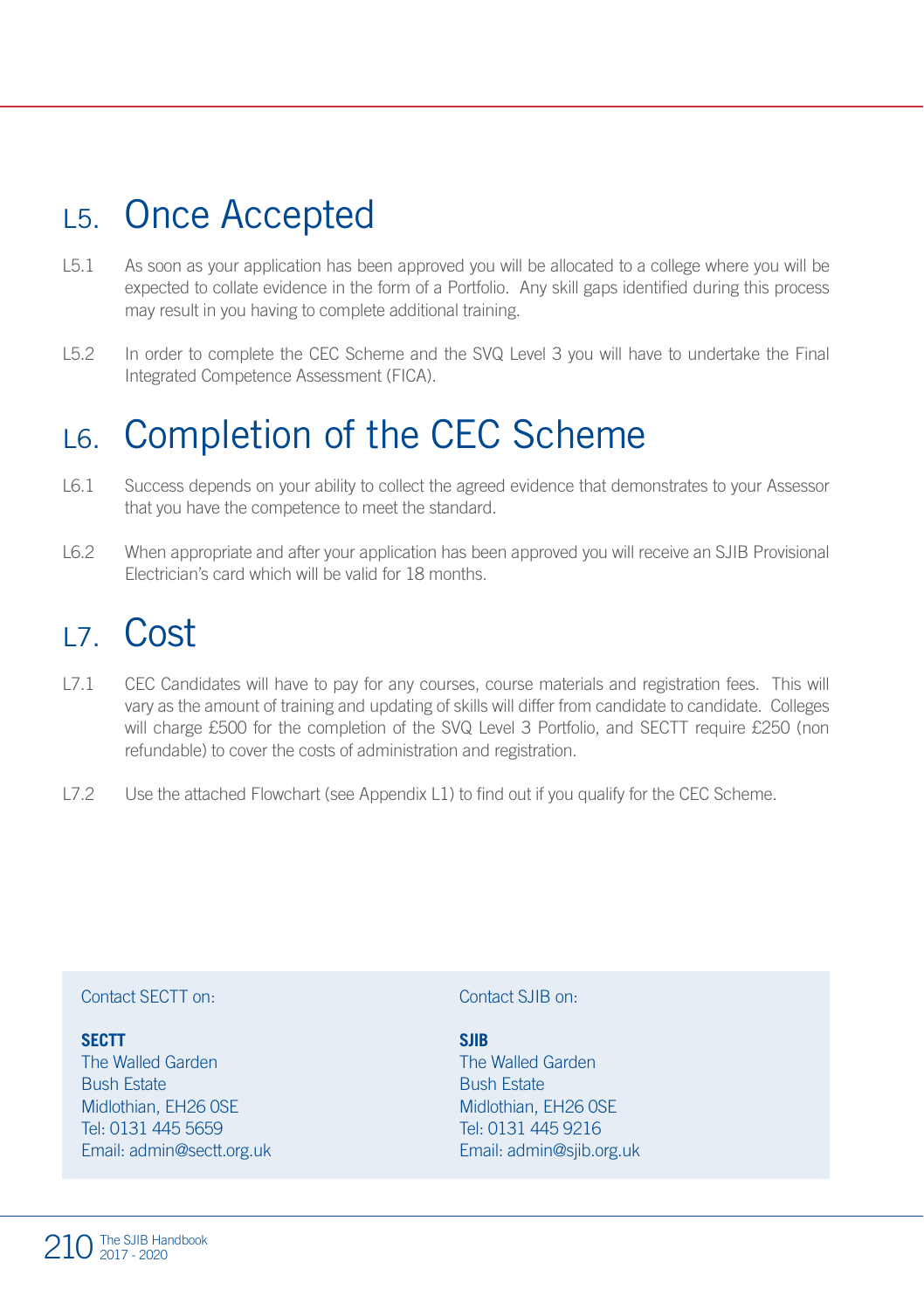# Appendix L1

#### **CREDITING ELECTROTECHNICAL COMPETENCE (CEC) SCHEME**

The purpose of the CEC Scheme is for you to have your qualifications and experience assessed so that you can be graded as an Electrician

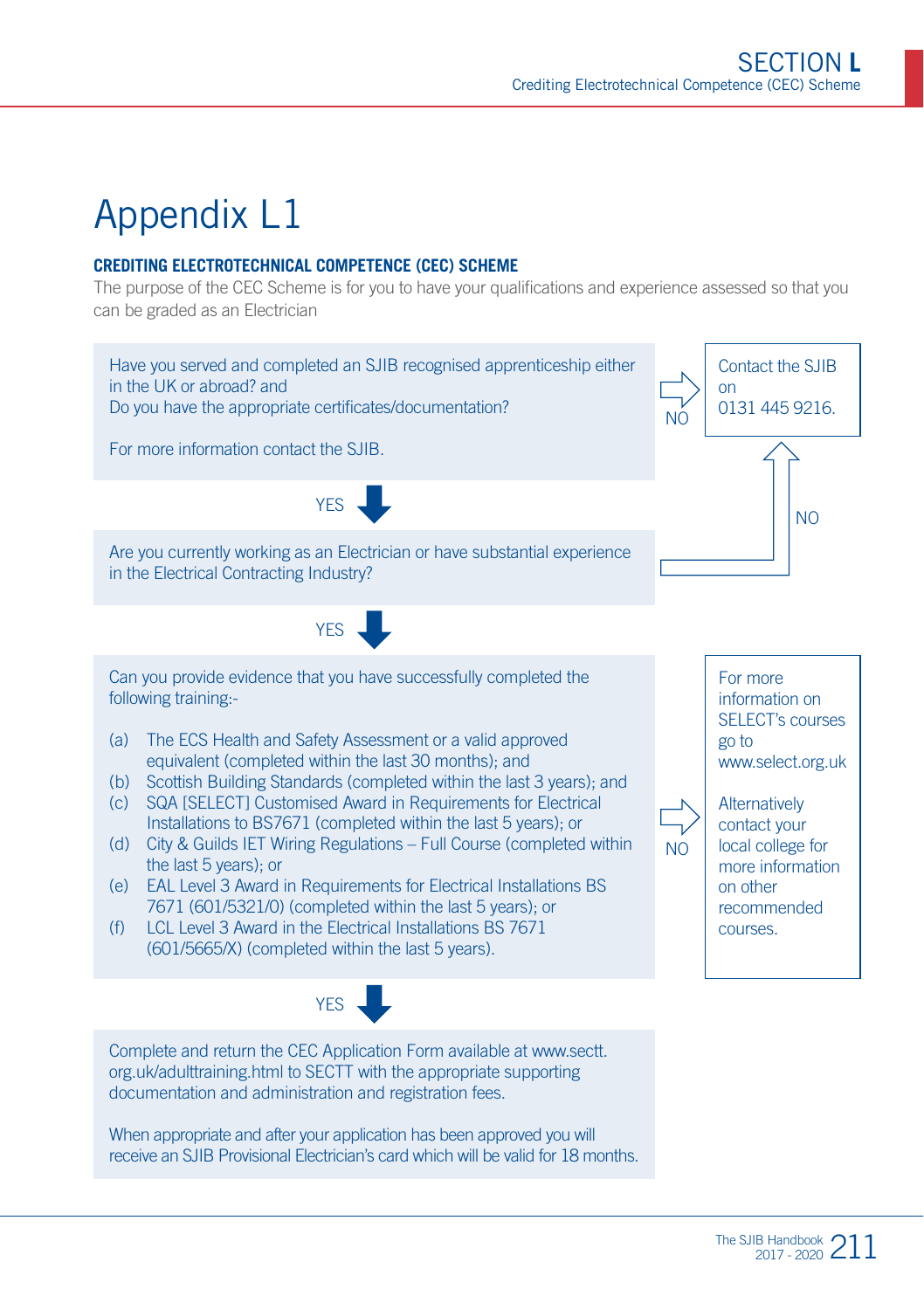# Appendix L2

Details of applicant

#### **APPLICATION FOR THE CREDITING ELECTROTECHNICAL COMPETENCE SCHEME (CEC)**

Please read the guidance notes for this Scheme before submitting your application. Please complete in BLOCK CAPITALS and return to SECTT

| Details of applicant |                                                  |                   |                  |        |            |           |
|----------------------|--------------------------------------------------|-------------------|------------------|--------|------------|-----------|
| Surname              |                                                  | N.I. Number       |                  |        |            |           |
| Forenames            |                                                  | Telephone         | $\overline{(\ }$ |        |            |           |
|                      |                                                  | <b>Mobile</b>     |                  |        |            |           |
| <b>Address</b>       |                                                  | Email             |                  |        |            |           |
| Town                 |                                                  | D.O.B             |                  | Gender | M          | F.        |
| Postcode             |                                                  | Country of Origin |                  |        |            |           |
| Details of employer  |                                                  |                   |                  |        | <b>Yes</b> | <b>No</b> |
|                      | Are you working as an Electrician at the moment? |                   |                  |        |            |           |
| Name of<br>Employer  |                                                  | <b>Address</b>    |                  |        |            |           |
| Town                 |                                                  | Email             |                  |        |            |           |
| Postcode             |                                                  | Telephone         | $\overline{(\ }$ |        |            |           |
| Contact              |                                                  | Mobile            |                  |        |            |           |

#### Further Details

| How many years' experience do you have as an Electrician?                              |     |           |
|----------------------------------------------------------------------------------------|-----|-----------|
|                                                                                        | Yes | <b>No</b> |
| Did you serve a recognised apprenticeship? If yes, enclose<br>proof of apprenticeship. |     |           |
| Start date/year                                                                        |     |           |
| If Yes, name of Employer                                                               |     |           |

#### Employment history

Please provide:

- 1. A detailed CV with your electrical installation work experience.
- 2. A list of electrical contractors you have worked for as an electrician.
- 3. References from the above employers detailing your employment status, period of employment and type of work undertaken. These should be on company headed paper.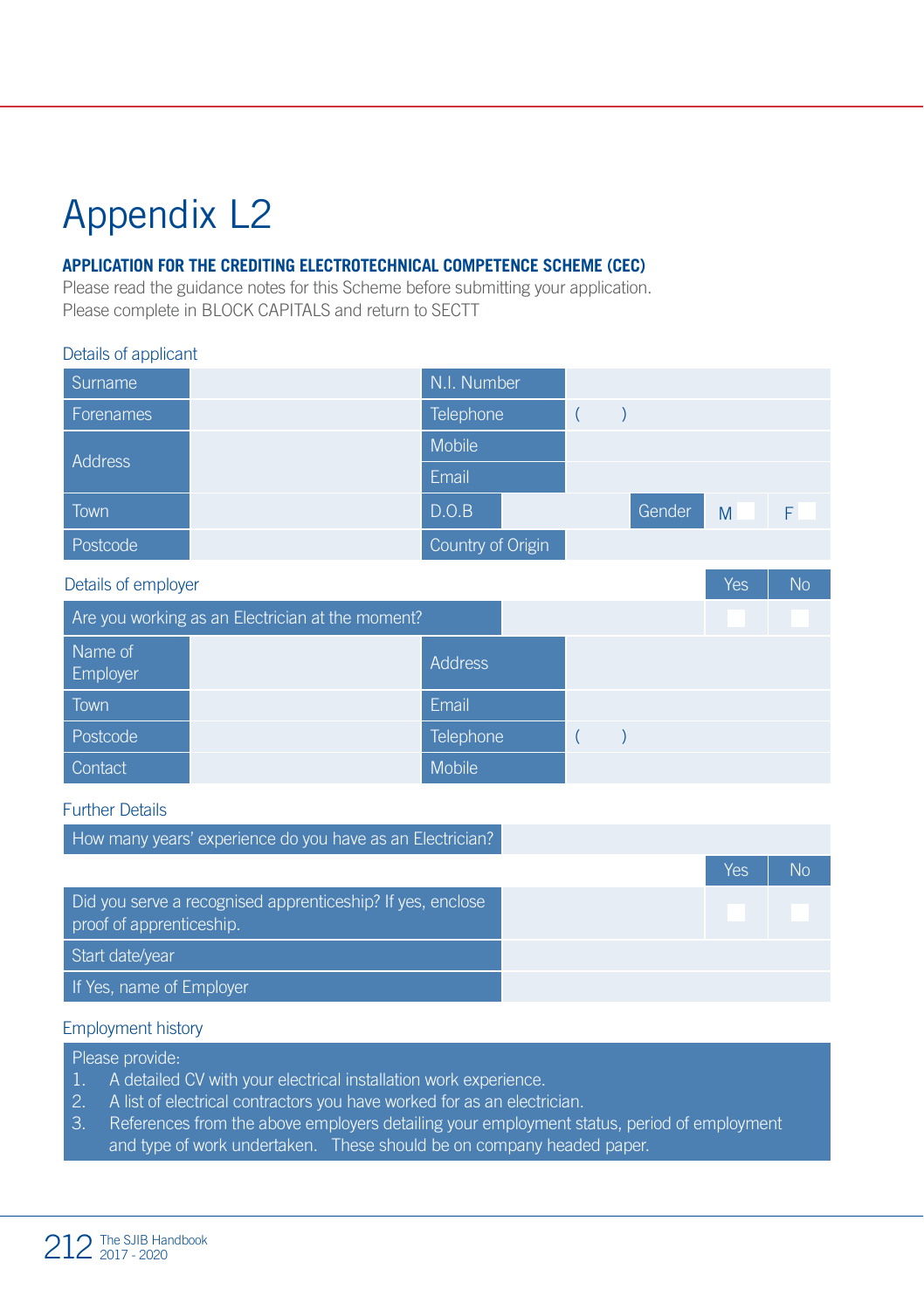#### **Qualifications**

Please identify the relevant qualifications below and supply photocopies of certificates along with this application.

|                                                                                                        | Yes | No |
|--------------------------------------------------------------------------------------------------------|-----|----|
| City & Guilds 236 Part 1 or A; and                                                                     |     |    |
| City & Guilds 236 Part 2 or B; or                                                                      |     |    |
| Scotvec Modules (1985-1995) in Electrical Installation, or                                             |     |    |
| SVQ Level 3 Electrical Installation (1995 onwards); and                                                |     |    |
| ECS Health & Safety Assessment or an approved equivalent (completed within the last<br>30 months); and |     |    |
| Scottish Building Standards (completed within the last 3 years)                                        |     |    |
| #One of the following courses:                                                                         |     |    |
| SQA [SELECT] Customised Award in Requirements for Electrical Installations to BS<br>$7671$ *; or       |     |    |
| City & Guilds IET Wiring Regulations – Full course <sup>*</sup> ; or                                   |     |    |
| EAL Level 3 Award in Requirements for Electrical Installations BS 7671* (600/5321/0).                  |     |    |
| LCL Level 3 Award in the Requirements for Electrical Installations BS $7671*$<br>$(601/5665/X)$ .      |     |    |

\*Must have been completed within the last five years. See CEC Scheme Guide for course details. **# These qualifications are mandatory and copies of certificates must be included with your application.**

**Notes:** Once completed please return this form along with one passport style photograph with your name and National Insurance Number printed on the reverse. When appropriate and after your application has been approved you will receive an SJIB Provisional Electrician's card which will be valid for 18 months. We will pass this information on to a designated college and they will need to see the original certificates you have identified above, before enrolment. The Registration and Administration Fee of £250 (non-refundable) must be included with this application. Please make cheques payable to SECTT.